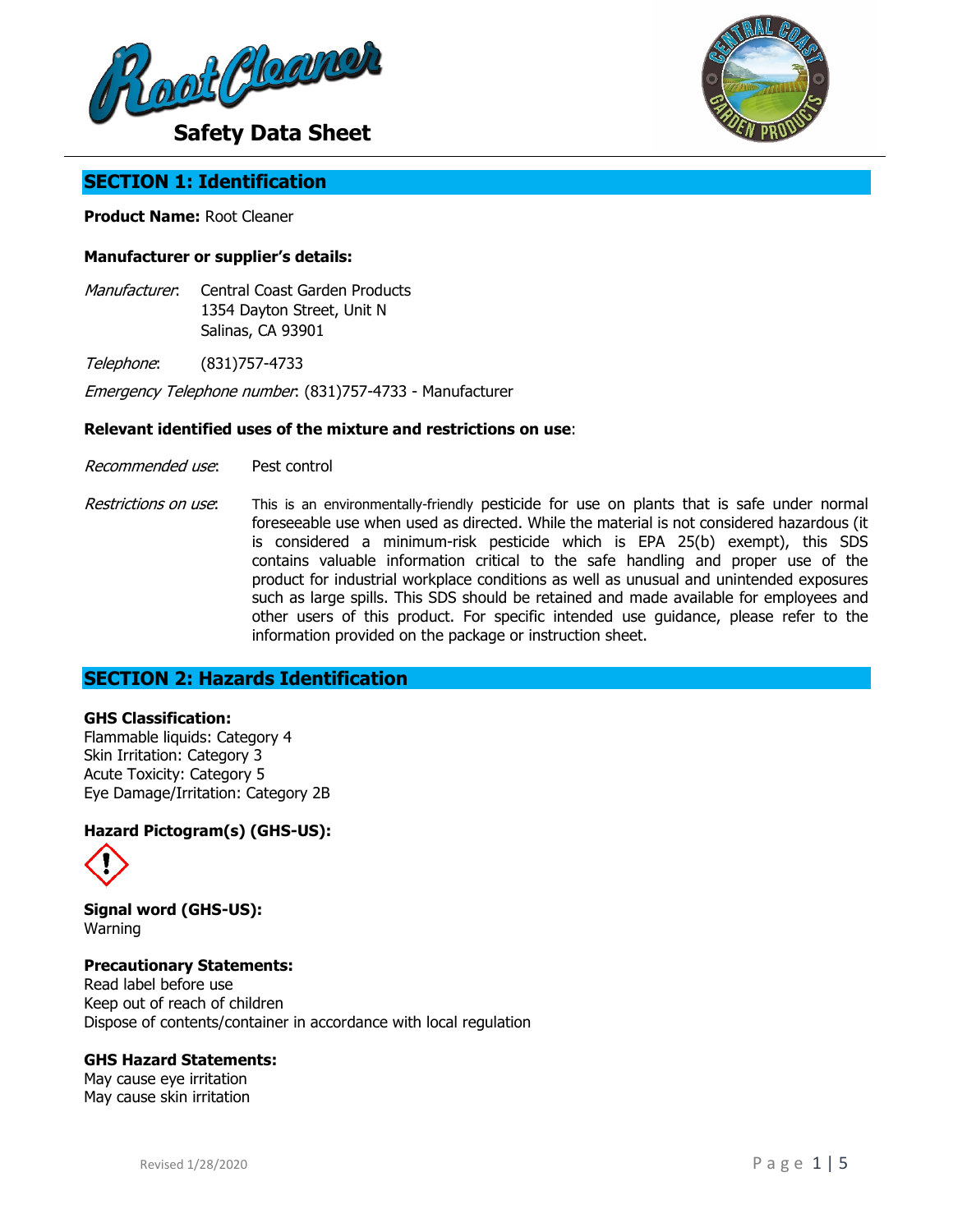May be harmful if swallowed

#### **Other hazards not otherwise classified:** None known

## **SECTION 3: Composition/information on ingredients**

Substance / **Mixture**

| Name                              | CAS #          | Concentration % |
|-----------------------------------|----------------|-----------------|
| Sodium lauryl sulfate             | $151 - 21 - 3$ | 18.0%           |
| Soybean oil*                      | 8001-22-7      | 10.0%           |
| Isopropyl alcohol                 | $67 - 63 - 0$  | 39.0%           |
| Water                             | 7732-18-5      | 28.0%           |
| Sodium citrate                    | $68-04-2$      | 3.0%            |
| Citric acid                       | 994-36-5       | 2.0%            |
| *Soybean oil is organically grown |                |                 |

## **SECTION 4: FIRST AID MEASURES**

**Emergencies and first aid measures:**

**In case of inhalation:** Not expected to be a problem

**In case of skin contact:** Rinse with water

**In case of eye contact:** Flush immediately with water. Remove contact lenses, if present and easy to do so. Continue rinsing. If irritation persists, contact a medical professional.

## **SECTION 5: FIREFIGHTING MEASURES**

Non-flammable material. No risk of fire.

## **SECTION 6: ACCIDENTAL RELEASE**

**Personal precautions:** Avoid contact with eyes, skin, or clothing.

**Environmental precautions:** Prevent spilled material from entering sewers, storm drains, other unauthorized drainage systems and natural waterways by using sand, earth, or other appropriate barriers.

**Methods for cleaning up:** Contain and collect spillage with absorbent material (e.g. sand, earth, diatomaceous earth, vermiculite) and flush area with water.

### **SECTION 7: HANDLING AND STORAGE**

**General:** Wash hands after use. Do not get in eyes, on skin or on clothing. Use good hygiene practices. Eyewash stations should be available in areas where this material is used and stored.

**Precautions to be taken in handling:** Avoid contact with eyes

**Precautions to be taken in storage:** Store in a cool/low-temperature place. Keep closed when not in use.

## **SECTION 8: EXPOSURE CONTROLS/PERSONAL PROTECTION**

**Respiratory protection:** No special ventilation requirements. General room ventilation is adequate.

**Eye Protection:** None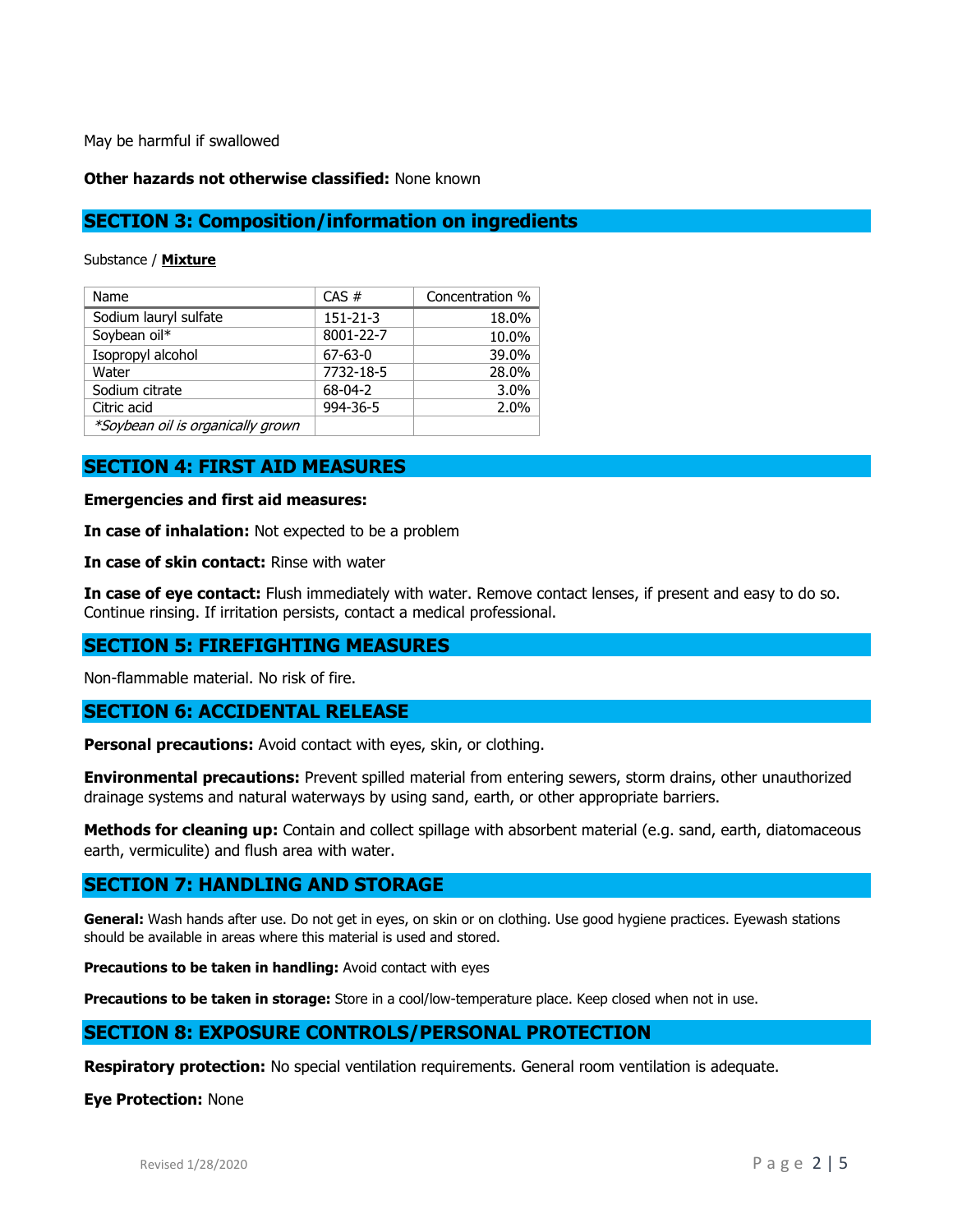#### **Skin protection:** None

| <b>Exposure Limits/ Guidelines</b>   |              |                   |                       |                                                  |                   |                                            |
|--------------------------------------|--------------|-------------------|-----------------------|--------------------------------------------------|-------------------|--------------------------------------------|
|                                      | Result       | <b>ACGIH</b>      | Canada<br>Ontario     | Canada<br>Quebec                                 | China             | <b>NIOSH</b>                               |
| Isopropyl<br>alcohol<br>$(67-63-0)$  | <b>STELS</b> | $400$ ppm<br>STEL | $400$ ppm<br>STEL     | 500 ppm<br>STEV; 1230<br>mg/m3<br><b>STEV</b>    | 700 mg/m3<br>STEL | 500 ppm<br><b>STEL: 1225</b><br>mg/m3 STEL |
|                                      | <b>TWAs</b>  | $200$ ppm<br>TWA  | 200 ppm<br><b>TWA</b> | $400$ ppm<br>TWAEV; 985<br>mg/m3<br><b>TWAEV</b> | 350 mg/m3<br>TWA  | $400$ ppm<br>TWA: 980<br>mg/m3 TWA         |
| Exposure Limits/ Guidelines (Con't.) |              |                   |                       |                                                  |                   |                                            |
|                                      |              | Result            |                       | <b>OSHA</b>                                      |                   |                                            |
| Isopropyl alcohol (67-63-0)          |              | TWAs              |                       | 400 ppm TWA; 980 mg/m3 TWA                       |                   |                                            |

# **SECTION 9: PHYSICAL AND CHEMICAL PROPERTIES**

| <b>Material Description</b>  |                 |                                              |                                      |
|------------------------------|-----------------|----------------------------------------------|--------------------------------------|
| <b>Physical Form</b>         | Liquid          | Appearance/<br><b>Description</b>            | Teal blue liquid.                    |
| Color                        | Blue            | Odor                                         | Soap with slight smell of<br>alcohol |
| Taste                        | Data lacking    | Particulate type                             | Not relevant                         |
| <b>Particulate Size</b>      | Not relevant    | Aerosol type                                 | Not relevant                         |
| <b>Boiling point</b>         | $212^{\circ}$ F | <b>Melting point</b>                         | Data lacking                         |
| Decomposition<br>Temperature | Data lacking    | <b>Heat of</b><br>Decomposition              | Data lacking                         |
| рH                           | Data lacking    | Specific Gravity/<br><b>Relative Density</b> | $0.82$ Water=1                       |
| <b>Evaporation Rate</b>      | Low             | Solubility (in water)                        | Yes                                  |

# **SECTION 10: STABILITY AND REACTIVITY**

**Stability:** Stable under normal temperatures and pressures.

**Hazardous reactions:** No dangerous reaction known under conditions of normal use.

**Incompatible materials:** Strong oxidizing agents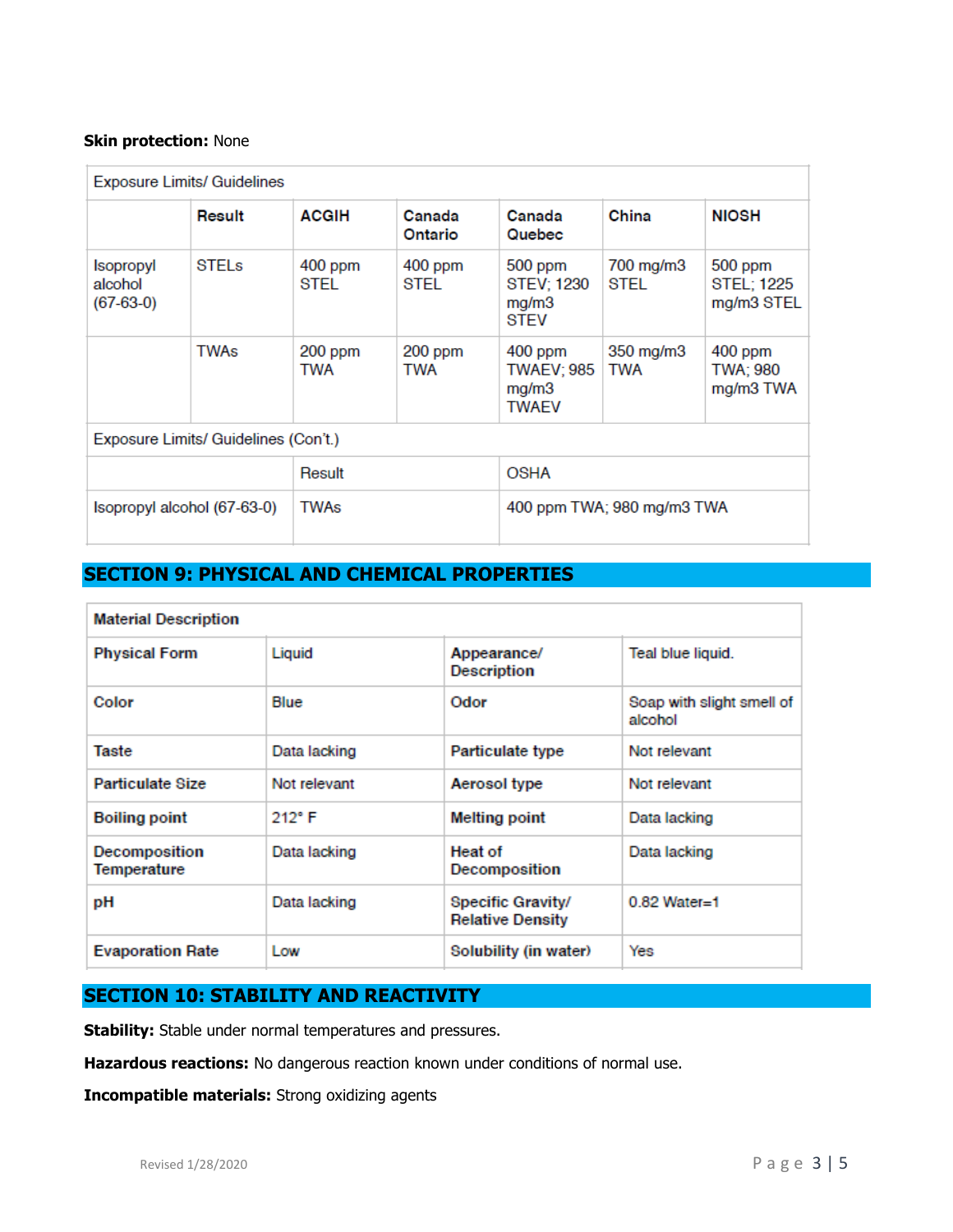### **Conditions to avoid:** None

# **SECTION 11: TOXICOLOGICAL INFORMATION**

| Component                        | CAS     | Data                                                                                            |  |
|----------------------------------|---------|-------------------------------------------------------------------------------------------------|--|
| Isopropyl alcohol (1% to<br>8%)  | 67-63-0 | Acute Toxicity: ora-rat LD50:5045 mg/kg; icl-rat<br>LC50:16000 ppm/8H; skn-rbt LD50:12800 mg/kg |  |
| <b>GHS Properties</b>            |         | Classification                                                                                  |  |
| Acute toxicity                   |         | OSHA HCS 2012 - Classification criteria not met                                                 |  |
| <b>Aspiration Hazard</b>         |         | OSHA HCS 2012 - Classification criteria not met                                                 |  |
| Carcinogenicity                  |         | OSHA HCS 2012 - Classification criteria not met                                                 |  |
| <b>Germ Cell Mutagenicity</b>    |         | OSHA HCS 2012 - Classification criteria not met                                                 |  |
| Respiratory sensitization        |         | OSHA HCS 2012 - Classification criteria not met                                                 |  |
| Serious eye damage/irritation    |         | OSHA HCS 2012 - Classification criteria not met                                                 |  |
| Skin corrosion/irritation        |         | OSHA HCS 2012 - Classification criteria not met                                                 |  |
| Skin sensitization               |         | OSHA HCS 2012 - Classification criteria not met                                                 |  |
| STOT-RE                          |         | OSHA HCS 2012 - Classification criteria not met                                                 |  |
| STOT-SE                          |         | OSHA HCS 2012 - Classification criteria not met                                                 |  |
| <b>Toxicity for Reproduction</b> |         | OSHA HCS 2012 - Classification criteria not met                                                 |  |

# **SECTION 12: ECOLOGICAL INFORMATION**

Keep out of sewers, drainage areas, and waterways.

## **SECTION 13: DISPOSAL CONSIDERATIONS**

**Waste Disposal Method**: Dispose of contents and container according to federal, state, and local requirements.

### **SECTION 14: TRANSPORT INFORMATION**

No data available

# **SECTION 15: REGULATORY INFORMATION**

**OSDHA Hazards:** None

**TSCA Status:** On TSCA Inventory

**DSL Status:** All components are on the Canadian DSL list

**SARA 311/312 Hazards:** None

#### **California Prop. 65:** Not applicable